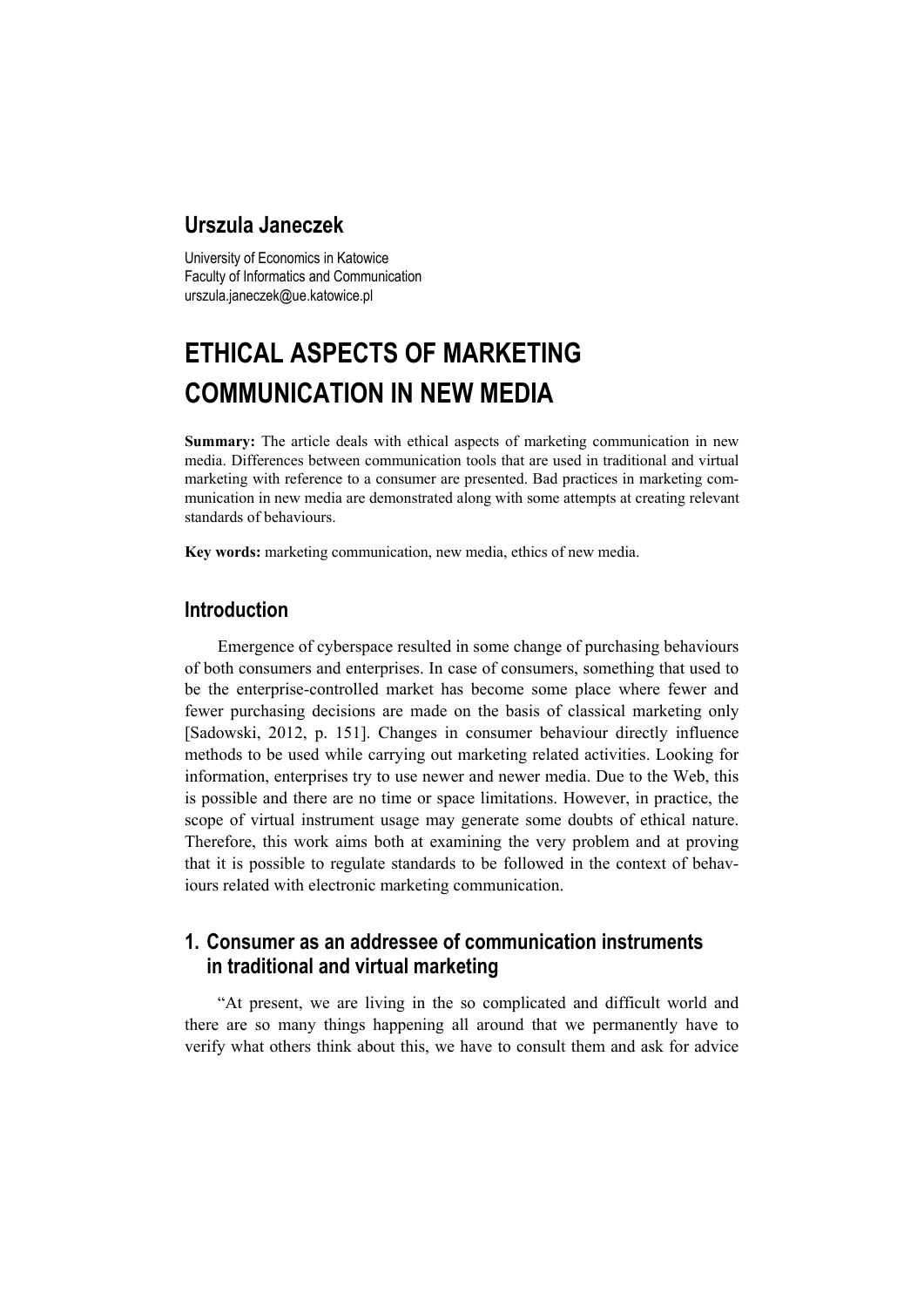or find the latest readings" [Kapuściński, 2006, p. 92]. According to Kapuściński, a reporter, this is the way the contemporary world is perceived in the context of communication processes.

On the other hand, in the marketing context, Kotler [2010, p. 289] has no doubt that in the  $21<sup>st</sup>$  century principles that govern the way markets function, will change as a result of the very changes in the system of market communication. The industrial society will be replaced with the information one and the ICT based economy will be capable of penetrating each aspect of our everyday life.

The image of contemporary marketing is subject to continuous changes. Traditional marketing that involves overall activities undertaken by organisations in order to satisfy present and potential customers' needs in the best possible way and to create new needs is evolving towards a flexible and prompt reaction to all identified relevant changes. At the same time, principles of ethics have to be adhered to [Baruk, 2011, p. 13]. Each instrument of the marketing composition is characterised by specific attributes that may, in practice, be ethically or unethically used by producers in the process of interacting with final customers. Such a situation may also refer to different tools of marketing communication. Baruk [2011] carried out some in-depth interviews that were supposed to identify final customers' opinions on about the level of ethics represented by producers while advertising their products. Advertising defects that were most frequently named by respondents confirm their declared distrust in this promotional instrument. Respondents believed that commercials did not provide information about product disadvantages. What is more, it was believed that commercial contained intentionally fabricated communiqués concerning advantages of advertised products (26% and 28% of replies provided by 500 respondents). Respondents had a lot of reservations about the way advertising messages were sent to them. In their opinions, those messages were excessively pushy. They also felt they were treated instrumentally and had some impression that enterprises manipulated their emotions in a more or less subtle way. The Author notices that it is difficult to influence customers effectively by means of a tool that is not trusted by so many of them. Therefore, if enterprises wish to interact with their customers effectively and efficiently, they have to follow rules of ethics in order to increase their own reliability [Baruk, 2011, pp. 13-40].

Quality of marketing communication is influenced by numerous factors. They include new media whose importance needs highlighting. New media change almost all domains of activities undertaken by humans. New media make up another historic stage of moving from direct perception of the reality to mediated perception. Learning by doing is being gradually replaced with learning by systems of symbols and visual models. This all leads to changes in modes of communication and required intellectual competencies [van Dijk, 2010, p. 239].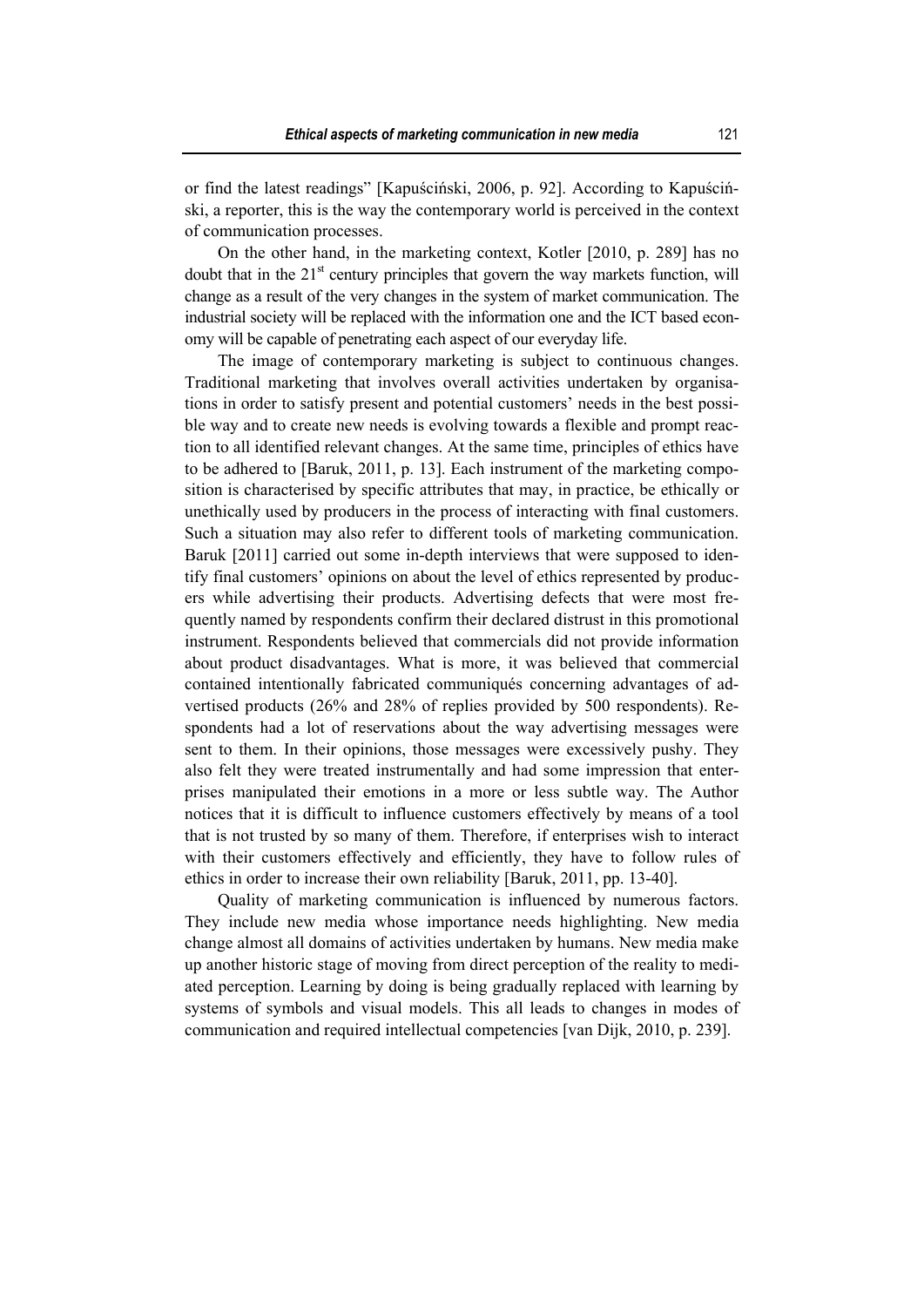It is interesting that with their global range new media are becoming more and more individualised. With ongoing fragmentation of supply and segmentation of the media market, a concept of mass broadcasting is being given up. Narrowcasting understood as reaching strictly defined groups of recipients who may be provided with specialised advertising messages is taking over. This concept is supported by interactivity of new media along with push technologies that are successfully used in the Internet. Push technologies follow users' interests to provide them with customised contents including, for instance, news, advertising or the way a particular portal looks like [Kowalski & Jung, 2006, pp. 261-264]. In this context, it is worth paying attention to the term of media 'ecology' that was first used by Postman in 1968. Postman believes that the notion of 'ecology' is related with researching into environments: their structures, contents and the way they influence people. Media ecology, on the one hand, focuses on the influence of media on human perception, feelings, values, but on the other hand, it pays some attention to the way our interactions with media facilitate or impede social chances for existence [after: Szpunar, 2012, p. 25].

Media consumption does not mean any simple dependency of the 'stimulant – reaction' type. This results from the two-level system of information flow. Culture of this system is built of tangible elements (technologies) and intangible ones (standards, values and sanctions). The research carried out by Ogburn [after: Kowalski & Jung, 2006] allows for concluding that changes are more frequently observed in the tangible sphere as compared to beliefs, customs or values. Co-existence of two seemingly contradictory trends, i.e. globalisation and individualisation is characteristic for contemporary media consumption. This phenomenon is similar, in the context of the new economy and the information society, to the trend to 'globalise', i.e. a simultaneous increase in interests in global and local issues that results in development of local media in the media world. In this case, digital technologies provide much help and allow for obtaining a relatively high quality product that does not require much investment [Kowalski & Jung, 2006, pp. 263-264].

Since 1995, in the USA, it has been possible to prove statistically that using the Internet remarkably shortens time spent on watching television. In Poland similar data obtained in 2000 suggest that television is being decisively replaced with the Internet. On the one hand, 42% of the Polish Internet users who took part in the survey frequently visited websites of popular newspapers and magazines. On the other hand, a majority of the Internet 'consumption' took place in the television prime time [Kowalski & Jung, 2006, pp. 261-262].

This may be of much importance for creating precise marketing campaigns that contribute to acquisition of a large number of potential customers. Szpunar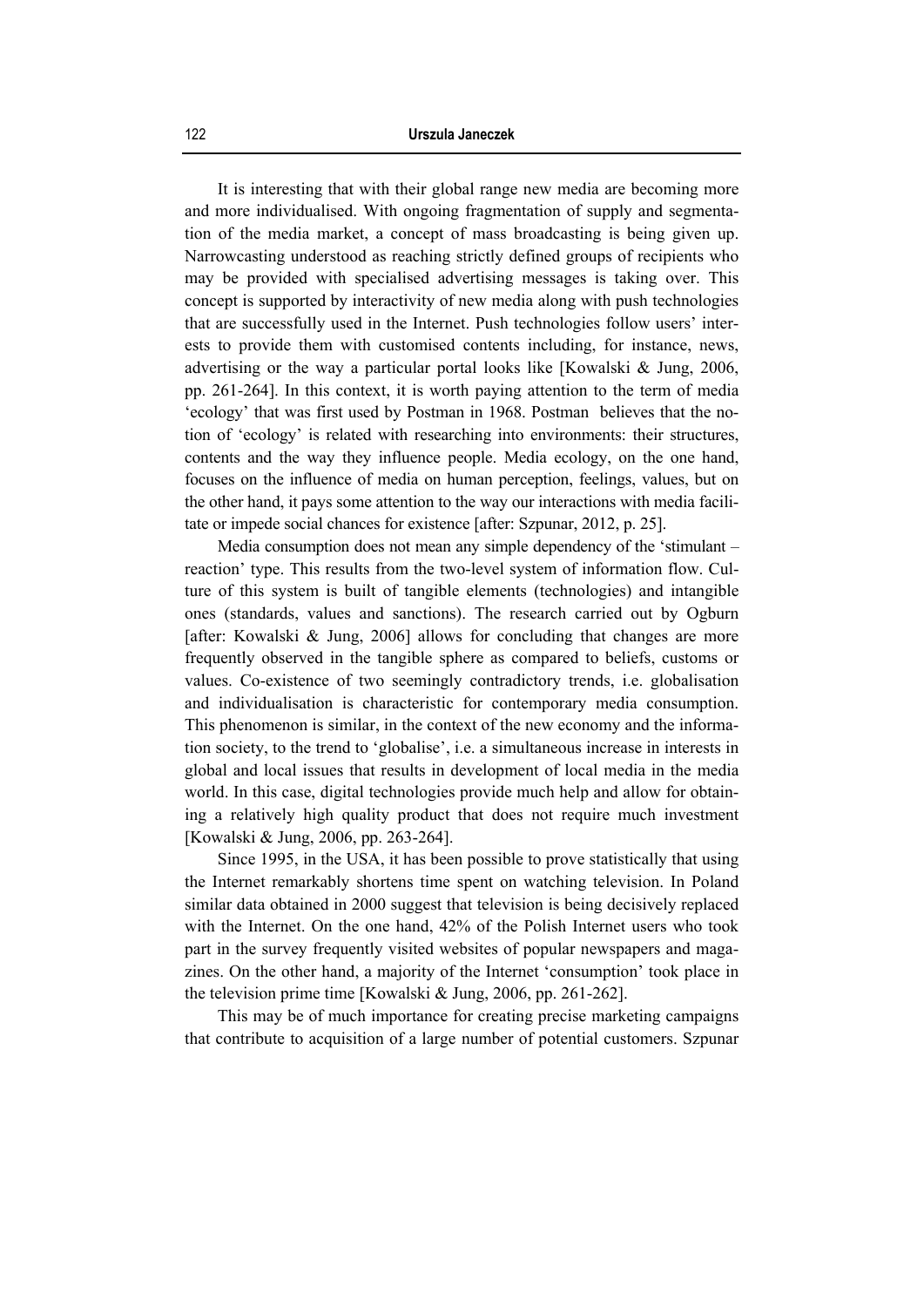[2012, pp. 31-32] believes that if one wishes to explain specifics of the way media influence their recipients, it is necessary to take into consideration at least four variables including the following:

- accessibility to a new medium,
- properties of media to be used by their recipients,
- particular message contents,
- attitudes and features of recipients.

Contemporary consumers enjoy much more opportunities for acquiring desired information, products and services than ever before. Development of cyberspace contributes to changes in the market landscape where a consumer is an important component. Online consumers more and more frequently look for recommendations related to purchase of goods and services in groups of their acquaintances. They are more wiling to describe their purchase related experiences online. They are also more aware and better prepared to do their shopping. Initiating their contacts with enterprises, they expect prompt and respectful answers. More and more frequently, they look for opportunities for building solid relationships with brands. Modern customers do not firmly belong to any particular demographic group or any market segment any more. In case of modern customers, the Internet has become a natural communication channel to be used while contacting enterprises. It is important for them to obtain some confirmation that their feedback or opinions reach the enterprises involved and are going to be dealt with [Sadowski, 2012, pp. 153-154].

A process of diffusion of new media is complex. At the very beginning, it was possible to observe some slow start, then acceleration and some slow-down again. This slow-down frequently results from some saturation of a particular technology that is being universally launched, which is manifested in the very case of the Internet. According to Rogers [after: Szpunar, 2012, p. 30], this process consists of the following stages: knowledge, conviction, decision, implementation and acknowledgement.

A major role in processes of innovation diffusion including new media is played by a small community of innovators that make up approximately 2.5% of the society. Individuals that are referred to as 'innovators' are characterised by their openness and willingness to experiment, to look for and to be excited at novelties. They are 'do-it yourself' ethics driven. This ethics implies no fear while experimenting along with some easiness and willingness to interact with innovations. Recommendations of innovators who are simultaneously opinion leaders results in some attention paid to innovations by those early adopting ones [Szpunar, 2012, p. 31].

The Internet and other new technologies overcome barriers between those who send and those who receive, thus allowing all users (at least theoretically) to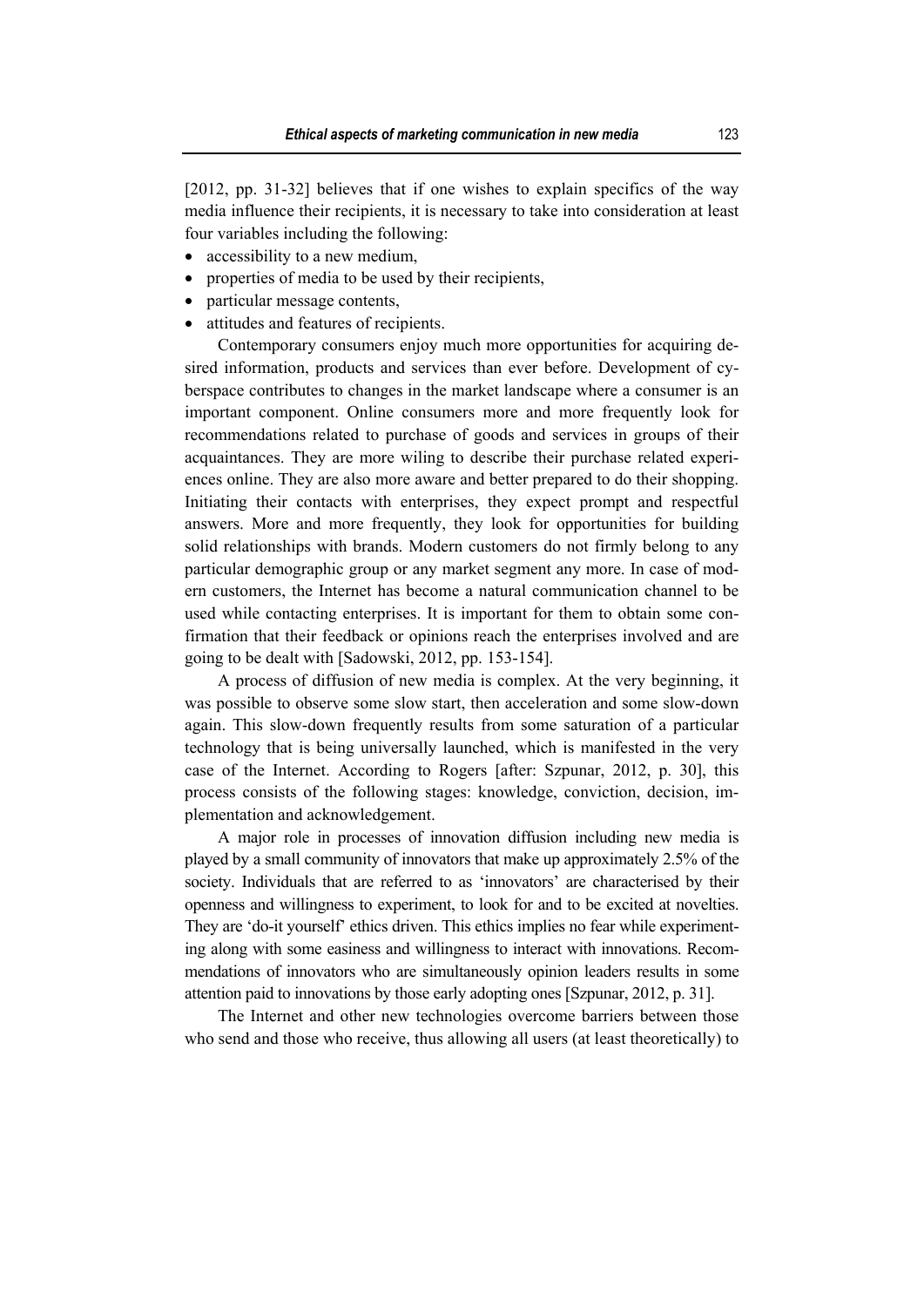disseminate their own created contents without any need to use media organisations as intermediaries [Jakubowicz, 2011a, p. 27]. Each of us can now independently use a possibility to publish any contents and opinions, and share them by means of social networks. The same principle applies to information concerning brands or products that have made our life easier or the way some enterprise has treated us. One-channel communication has already become two-channel communication that enables parties exert some influence on each other [Sadowski, 2012, p. 153].

Internetisation of media takes a form of using the Internet as an additional channel of sharing contents, either parallel to primary sharing of the contents (e.g. broadcasting or printing) or separately as contents created for the particular distribution channel. Traditional media that are present in the Internet gain in multimedia and interactive features along with message transfer customisation or addressing the content to strictly defined groups. Moreover, new potential sources of income emerge and they include transactional charges, Internet subscription fees, e-commerce, new forms of advertising, new charges for generating traffic in the Internet, etc. [Jakubowicz, 2011a, p. 31].

At present, it is getting quite obvious that the Internet (and other new media) may be used not only as a tool of remote communication but also as a carrier of information about new types of advertising and the way marketing communication should be realised. Simultaneously, it is necessary to remember that this carrier is much more effective than application of traditional advertising messages [Mokrzysz-Olszyńska & Targański (eds.), 2012, p. 119].

A particular role in modern communication is played by social media marketing. Although social media are rather considered to be a new domain of communication, they are much appreciated by enterprises because of a possibility to approach customers very closely and to receive important information about targeted customers. Social media are expected to witness rapid development of location-based services – LBS. More and more people use mobile devices that make it possible to participate in discussions at different Internet forums, in different places and on different subjects. Discussions held in the context of shopping are of particular importance for enterprises.

This allows for creating a profile of customers' orientation and for obtaining information on them and their acquaintances that somehow influence their choices. Knowledge about places users visit allows for identifying their loyalty to enterprises they deal with. On the other hand, a stream of shopping gives some information, inter alia, about users' susceptibility to particular offers [Bertelsen, Schneider, Henderson, after: Lovett, 2012, p. 379]. Merger of social media data, mobile device data and transaction data may provide marketing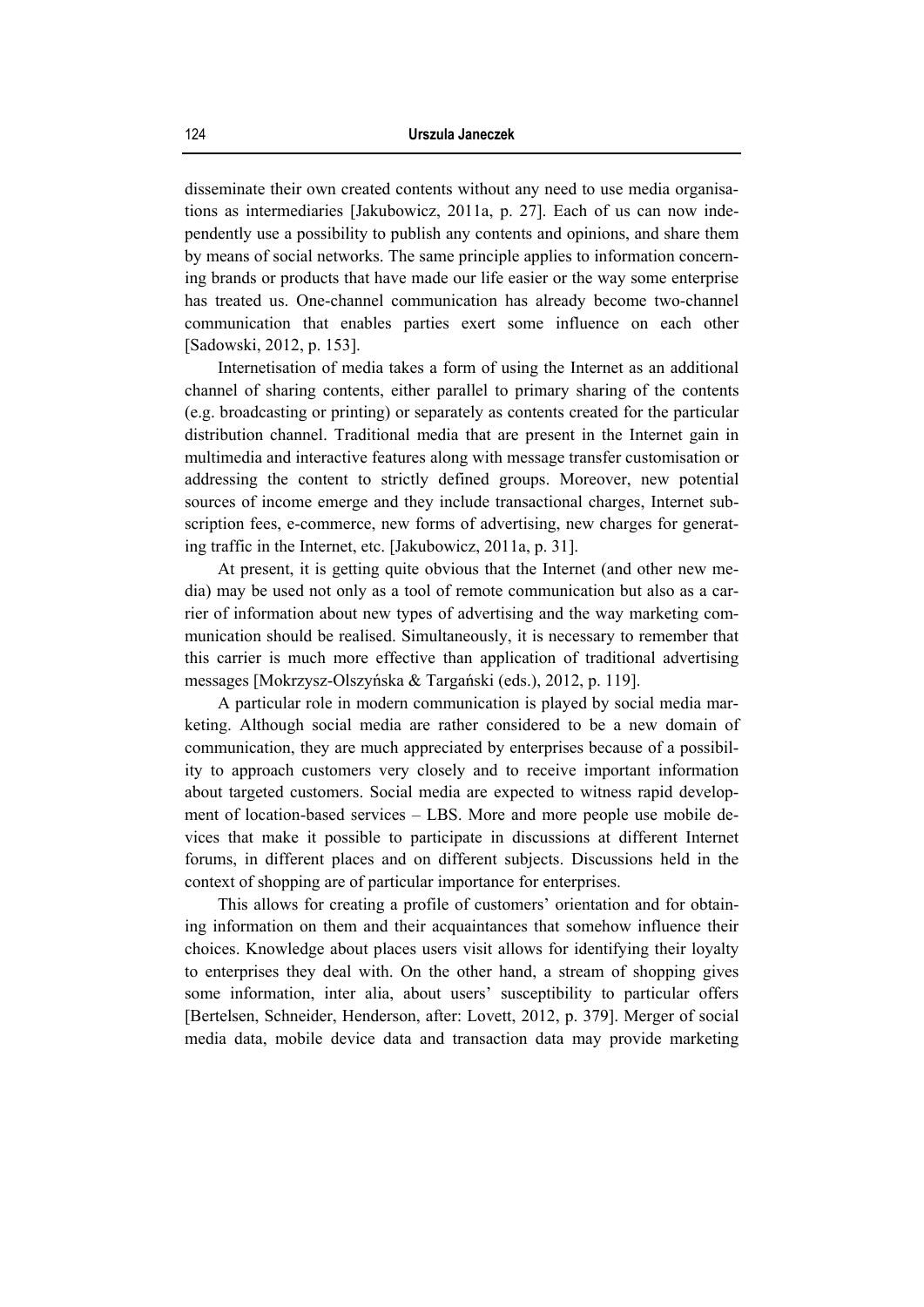experts with a myriad of idea opportunities [Lovett, 2012, pp. 378-379]. Marketing enterprises could, for instance, address commercials that would be selected on the basis of individual 'likes' given to particular products and services. Having a few pieces of information about a particular addressee, it is easily possible to contact such a person and suggest what he or she could buy [Bailyn, 2013, p. 141]. It is also not difficult to imagine that in the quite near future in the world where all people's mobile phones send some data concerning locations, transactions or emotions, enterprises will use this information to create some thermic maps that would allow for understanding local marketing environments [Bailyn, 2013, p. 141]<sup>1</sup>.

Using social media data is one of the three pillars apart from e-commerce and global value chains that provide foundations for the New Economy. Some characteristic feature may be found here in participation of enterprises in networks, both vertically and horizontally, thus replacing linear systems. As a result, a complex business environment (a business ecosystem) is obtained to create, together with the network economy, some electronic business community. Total economic value of these networks largely depends on the potential of knowledge and information that can be delivered onto the market. This allows for increasing incomes, decreasing costs and creating networks of customers [Mokrzysz- -Olszyńska & Targański (eds.), 2012, p. 28].

### **2. Bad practices in marketing communication in new media**

Risk related with insufficient time that is necessary to know your business partner well enough is a major problem in all developing market segments (B2B, B2C, C2C, B2P, G2C, and G2B). As a result, some frauds may be encountered [Mokrzysz-Olszyńska & Targański (eds.), 2012, p. 28].

Promotion of erotic services that offer a wide range of multimedia products available for mobile phones including text service subscriptions, games, wallpapers, video or images creates numerous opportunities for fraudulent actions and for breaching customers' interests. Unfortunately, Polish legislation lacks regulations that would in detail govern this market segment in spite of its continuous popularity. The very issue is serious because mobile phones or the Internet are frequently used by the minors [Mokrzysz-Olszyńska & Targański (eds.), 2012, pp. 132-133].

Blogosphere is another sector that is subject to various unethical activities. It is necessary to remember that both employees and their organisations are fully

 $\overline{\phantom{a}}$ 

<sup>1</sup> The Author can imagine maps that would show some marketing niches including 'openness to new experiences' or 'readiness to spend money' and 'the greatest brand loyalty'. This type of maps could help enterprises make their decisions concerning locations of new businesses, distribution of leaflets or organisation of local advertising campaigns.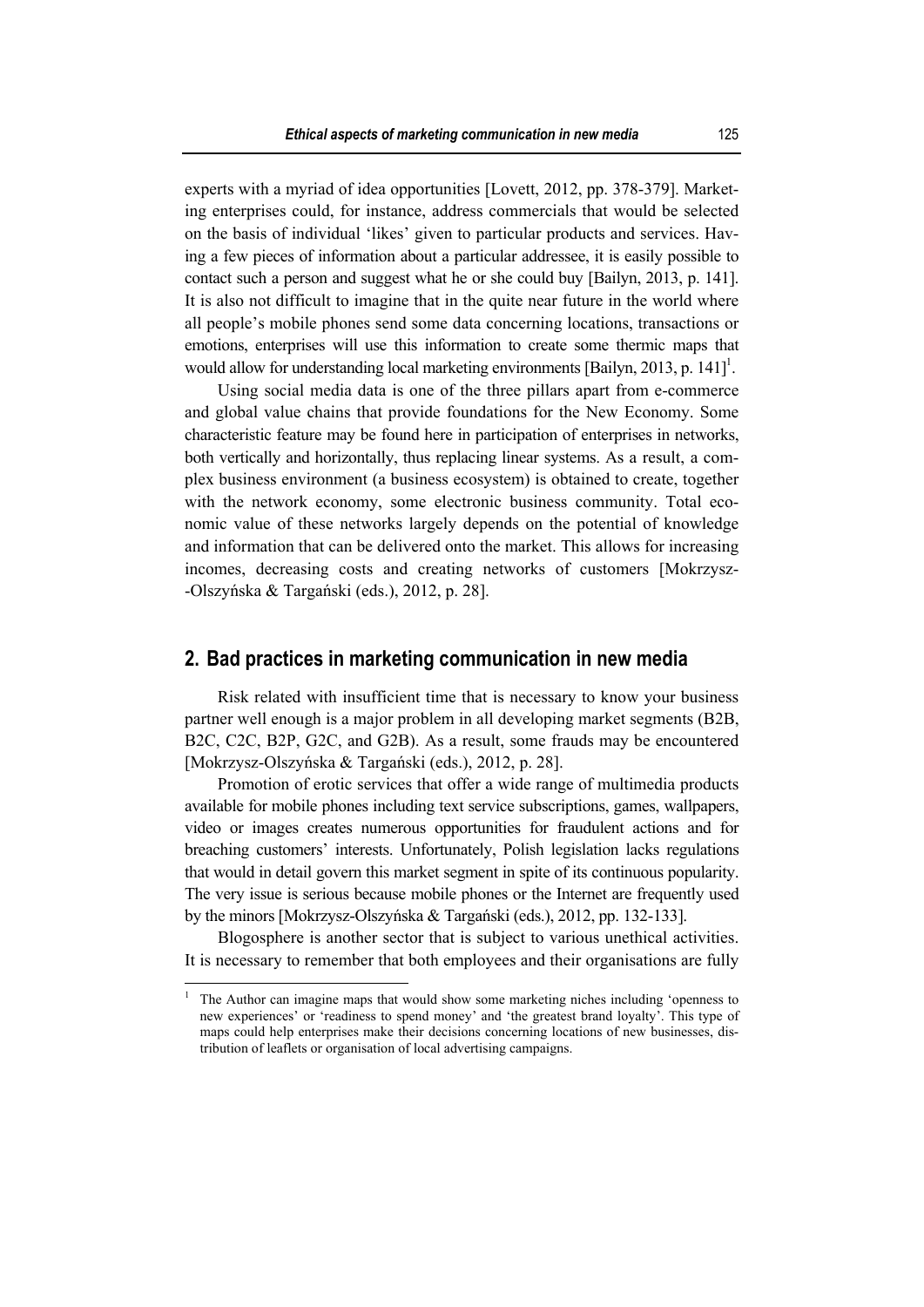responsible for their blog activeness. When caught red handed, some organisations responsible for unethical behaviours decide to elaborate some formal guidelines aimed at those employees who have their blogs, which results from the fact that such unethical practices remarkably tarnish corporate reputation. Table 1 presents a few problems that require some attention. Moreover, examples of blogosphere malpractices are also given. The list is not complete although it may be perceived as some launchpad for considering ethical aspects involved [Scott, 2009, pp. 218-219]<sup>2</sup>.

| <b>Transparency</b> | You should never pretend a person you are not                                                                 |
|---------------------|---------------------------------------------------------------------------------------------------------------|
| Privacy             | If you have not been granted permission, do not disclose any confi-<br>dential information on your blog       |
| <b>Openness</b>     | It is important to disclose all information that may be considered some<br>conflict of interest on your blog  |
| <b>Truthfulness</b> | Do not lie                                                                                                    |
| Recognition         | You should recognise all bloggers (or other sources) whose materials<br>were used by you to develop your blog |

Table 1. Guidelines for employees who blog

Source: Scott [2009, pp. 218-219].

Each organisation should independently decide whether they wish to develop such guidelines. This decision ought to be based on information that comes from, inter alia, marketing and human resources departments [Scott, 2009, pp. 217-218]. Running a business and customer-driven communication requires an enterprise to trust its employees. This also calls for some belief that employees are able to represent the brand and that they can provide competent customer oriented services. Management should demonstrate this trust by enabling employees to express themselves on behalf of their enterprises and by giving them some freedom to build relationships with customers [Sadowski, 2012, p. 154].

Some doubts of ethical nature are also raised while conducting research into social media. An example of unethical research may be provided by ordering contractors to track persons who criticise activities of a given enterprise in social media. This type of orders does not comply with Polish legal regulations concerning personal data.

Disclosing data concerning authors of entries in systems that use particular social media tools is another problem (according to  $ESOMAR<sup>3</sup>$  that should not be done). In this context, it is also necessary to remember about research that is

 $\frac{1}{2}$  Word of Mouth Marketing Association developed a guidebook devoted to ethical behaviour in the blogosphere entitled Ethical Guide for Bloggers [www 2].

ESOMAR is European Society for Opinion and Marketing Research, an international organisation of research enterprises.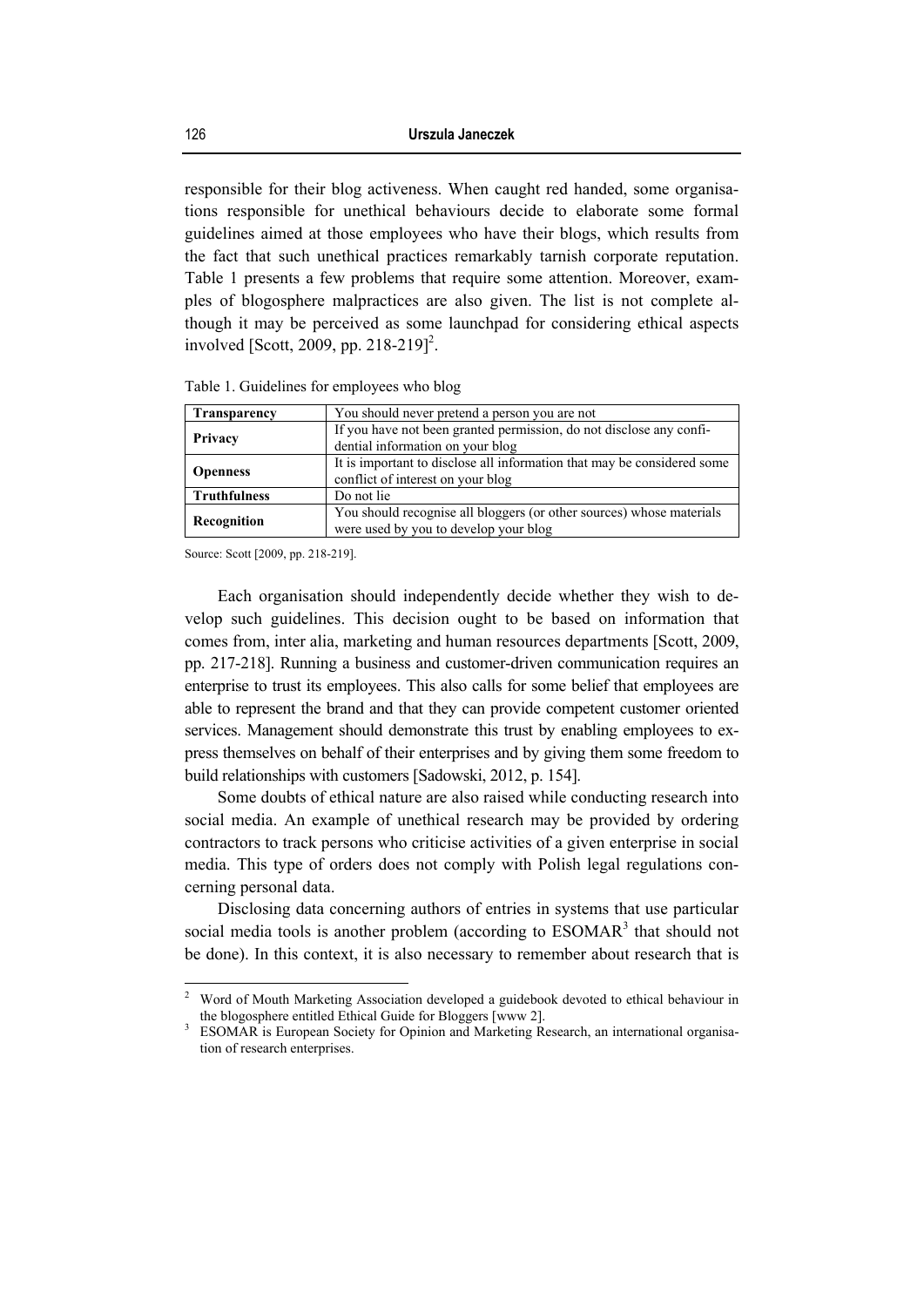conducted by means of the covert participant observation. Users subject to this method do not know that they are observed. That is why, their most natural behaviours may be observed [Miotk, 2013, p. 183].

Zittrain [after: Bauer, 2009, p. 406], a professor of law at Harvard Law School who deals, i.a., with electronic communication regulations on the one hand believes that free access to works and values of culture is better than its limitation because all limitations encourage crime. On the other hand, he presents dramatic visions in which the following irresponsible individuals acting in the Web play a major role: hackers, secret service agents and marketing specialists who all hunt for detailed information. Therefore, it is now difficult to find out who and to what extent threatens the Internet. Are powerful corporations that somehow control the World Wide Web to be blamed? Or perhaps blame goes to those who, enjoying anonymity and impunity, are looking for methods to be used to reduce opportunities to commit crime [Bauer, 2009, p. 408].

Becoming a trendsetter is the most valuable action that may be undertaken. This way, persons who are linked with us by means of social media will see our recommendations, which will motivate them, including other trendsetters, to 'like' what and where we buy or what we sell and who buys from us. In any new social environment, a number and importance of individuals who like or share products of particular enterprises determine a number of people who are likely to see those products [Bailyn, 2013, p. 140].

However, in the context of the above discussions, it is necessary to pay attention, on the one hand, to the low sense of responsibility for the communication process that is so largely dependant on technologies. A task of initiating and sustaining communication is, therefore, transferred to technical media [van Dijk, 2010, p. 314]. On the other hand, luckily, due to well-developed electronic community, bad practices are quickly identified and information about unreliable enterprises or individuals is spread in form of warnings to be found in blogs [Mokrzysz-Olszyńska & Targański (eds.), 2012, p . 29].

## **3. Creating standards of behaviour that regulate communication processes in new media**

Participants of conversations held by means of new media have not created generally accepted standards of behaviours yet. No socially accepted rules of conduct apply here. That is why, it is necessary to be particularly careful while making any generalisations. Nevertheless, it is possible to demonstrate certain practices that govern interactions in the electronic world. These practices are not,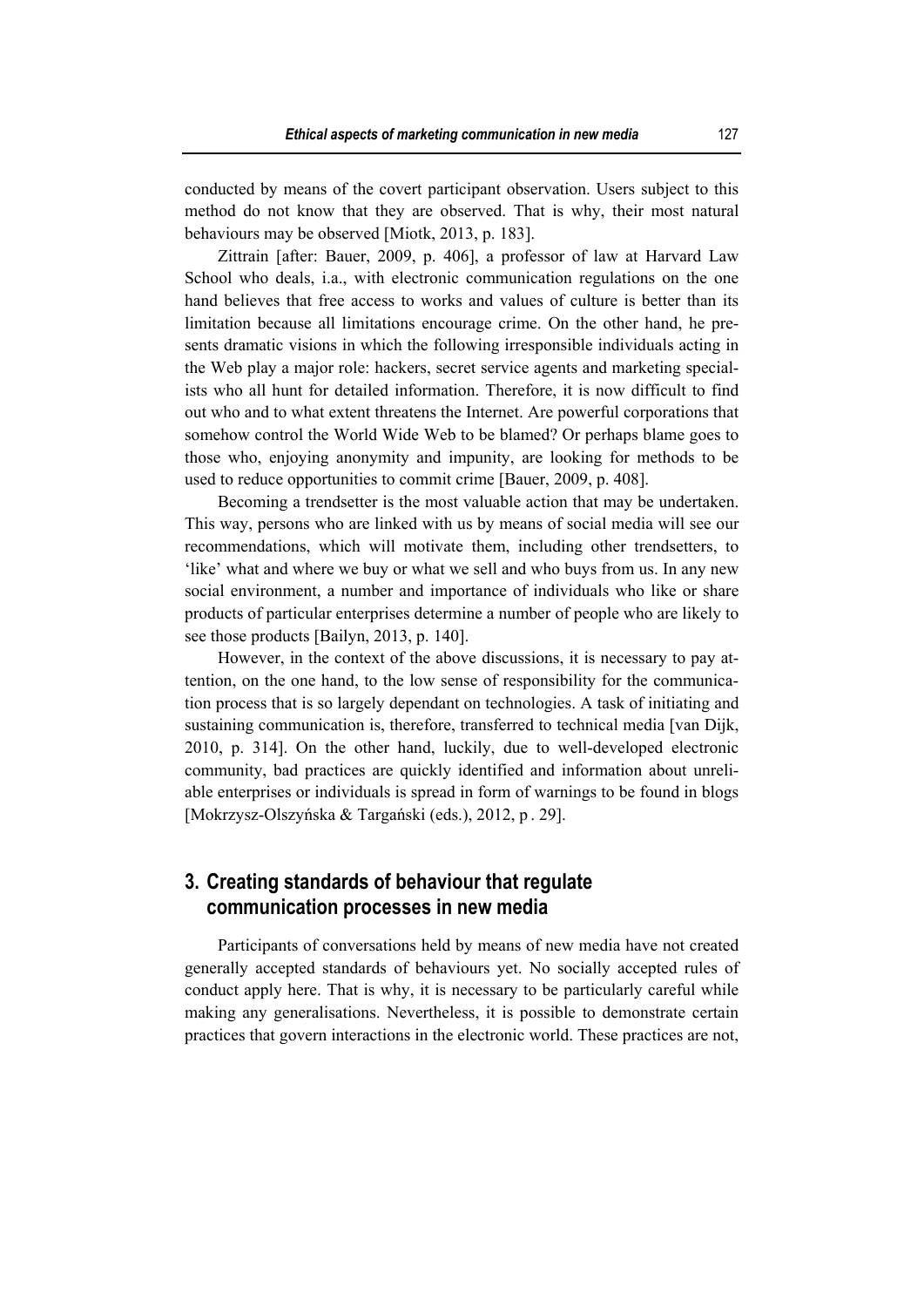however, well known and accepted and they are always strictly context related [van Dijk, 2010, pp. 321-322].

The Internet and cyberspace cannot be subject to the system of traditional regulation of contents (apart from media audio-visual services that are available there). The European union, similarly to other international organisations, acts by means of promotion of self- and co-regulations. Table 2 presents selfregulating organisations that function in Europe.

Table 2. International organisations that promote regulation of the Internet contents

| <b>EuroISPA</b>                                           | groups Internet Service Providers                        |  |
|-----------------------------------------------------------|----------------------------------------------------------|--|
| <b>INHOPE</b>                                             | groups organisers of hotlines, e.g. Polski Dyzurnet      |  |
| <b>INCORE</b>                                             | creates a system that describes contents of the Internet |  |
|                                                           | in order to remove illegal or harmful contents           |  |
| <b>ICRA</b>                                               | assesses and 'labels' Internet contents to let users     |  |
|                                                           | know what they deal with                                 |  |
|                                                           | promotes coregulation, i.e. cooperation between the      |  |
| <b>EICN</b> – European Internet Coregula-<br>tion Network | state and market entities aimed at regulating the        |  |
|                                                           | Internet                                                 |  |

Source: Jakubowicz [2011b, p. 157].

The European Commission states that telecommunications, media and information technologies are influenced by convergence. This creates numerous development opportunities including chances to increase employment for many sectors and economies. New technologies mainly including more and more common application of digital networks will equally influence societies and their citizens, thus providing them with some access to new services and applications [Jakubowicz 2011a, p. 30].

Table 3 presents the European Commission initiatives undertaken in order to regulate the Cyberspace.

| Years | <b>Initiatives</b>                                                                                                                                                                                                                                                                                                |
|-------|-------------------------------------------------------------------------------------------------------------------------------------------------------------------------------------------------------------------------------------------------------------------------------------------------------------------|
|       |                                                                                                                                                                                                                                                                                                                   |
| 1996  | The European Commission issued the Green Book devoted to protection<br>of minors and human dignity in audio-visual and information services                                                                                                                                                                       |
| 1998  | The Council adopted the 98/560/EC recommendation that refers to "the<br>development of the competitiveness of the European audiovisual and<br>information services industry by promoting national frameworks aimed<br>at achieving a comparable and effective level of protection of minors<br>and human dignity" |
| 1999  | The European Parliament and the Council adopted the multiannual plan<br>that addresses activities undertaken by the Community in order to pro-<br>mote safe use of the Internet through fighting illegal and harmful con-<br>tents of global networks                                                             |

Table 3. Activities undertaken in order to protect children and youth and to respect human dignity in new technologies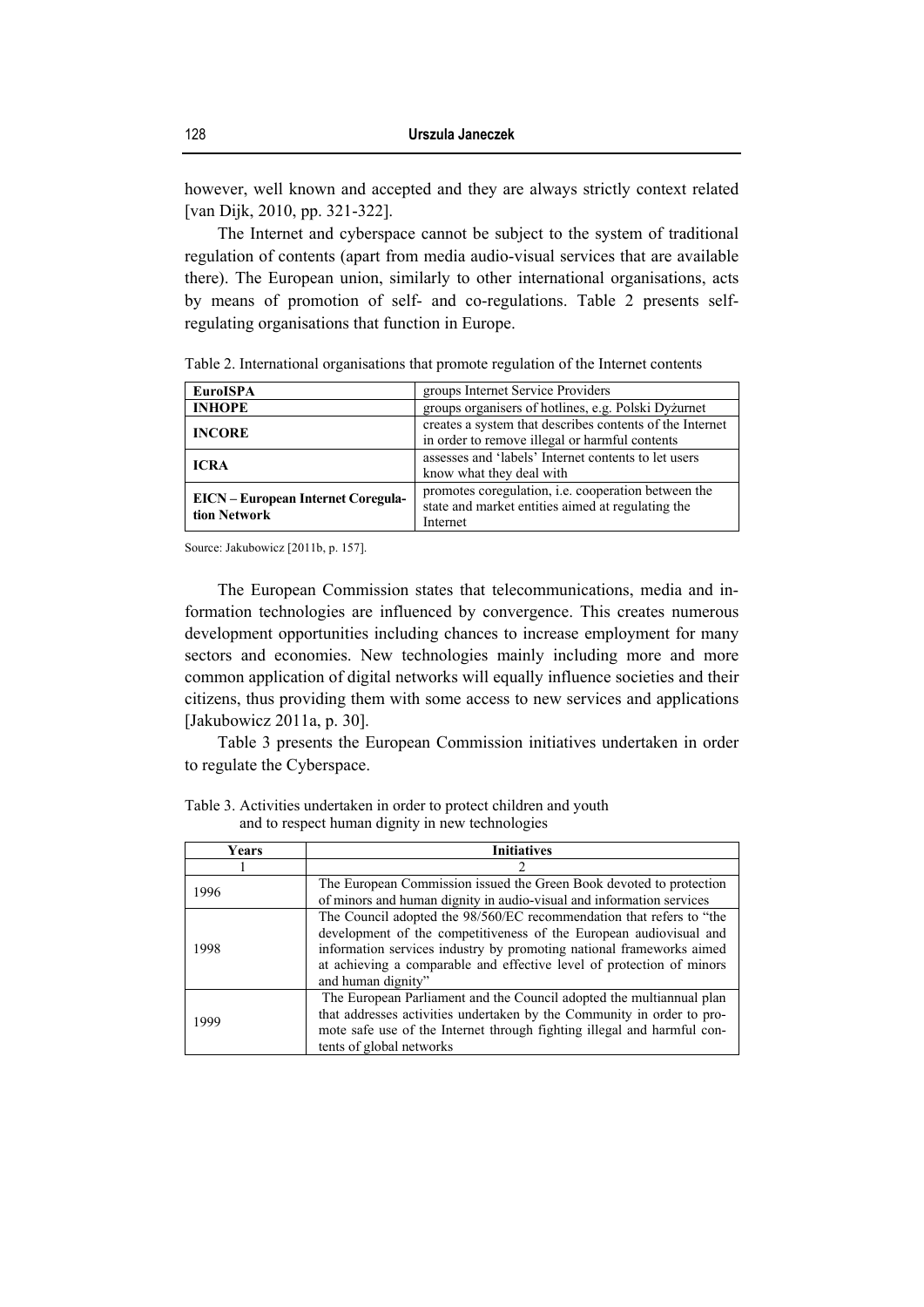| table 3 cont. |  |  |
|---------------|--|--|
|---------------|--|--|

|                | $\mathfrak{D}$                                                                                                                                                                                                                                                                                                                                         |
|----------------|--------------------------------------------------------------------------------------------------------------------------------------------------------------------------------------------------------------------------------------------------------------------------------------------------------------------------------------------------------|
| 2004           | The Commission presented a draft of a new recommendation that is<br>meant to be an answer to challenges related to the technological devel-<br>opment in the audio-visual sector and in services provided by the infor-<br>mation society                                                                                                              |
| 2006           | The European Parliament and the Council adopts their new recommen-<br>dation on protection of minors, human dignity and the right to of reply<br>in relation to the competitiveness of the European audio-visual and on-<br>-line information services industry (Official Journal L 378,27/12/2006,<br>pp. 0072-0077)                                  |
| 1999-2002/2004 | Program Safer Internet Action Plan (SIAP) with its budget amounting to<br>over 38 million Euro and its continuation within promotion of safe use<br>of the Internet                                                                                                                                                                                    |
| 2007           | Efforts undertaken by the European Commission resulted in mobile<br>telephony operators signing their European agreement to promote safe<br>use of mobile phones by minors and youth                                                                                                                                                                   |
| 2008           | Decision No. 1351/2008/EC of the European Parliament and of the<br>council establishing a multiannual Community programme on protecting<br>children using the internet and other communication technologies                                                                                                                                            |
| 2009           | Initiative of the European Commission that encourages major European<br>social networks to adopt a set of rules entitled Safer Social Networking<br>Principles for the EU. Signatories of this document include the largest<br>networks (Arto, Bebo, Dailymotion, Facebook, Google, Microsoft<br>Europe, MySpace, nasza-klasa.pl, Yahoo! Europe, etc.) |
| 2013           | Programme Safer Internet Plus is a SIAP continuation and has a budget<br>amounting to 55 million Euro. The programme covers technologies<br>related to mobile telephony, broadband transfer, online games, peer-to-<br>peer transfer and all other forms of communication in real time including<br>chats and Internet communicators                   |

Source: Jakubowicz [2011b, pp. 157-160]; [www 1].

Sector organisations that specialise in research into communication or in the Internet market research have already undertaken first attempts at standardising the way research is conducted and all relevant indexes [Miotk, 2014, p.  $184$ ]<sup>4</sup>. These organisations stated that the standards in question would be created in cooperation with the most important companies available on the market and in reply to need voiced by the market. The standards are not going to be compulsory although they are supposed to promote fair competition and they have to comply with the antimonopoly law [Miotk, 2014, p. 192].

In July 2011, ESOMAR published a document entitled ESOMAR Guideline on Social Media Research that was devoted to ethical aspects of conducting

 $\frac{1}{4}$  For instance, an international organisation that associates companies active on the market of measuring and evaluating communication in social media – AMEC (Association for Measurement and Evaluation of Communication), IAB (Interactive Advertising Bureau – an American organisation that functions in Poland as Związek Pracodawców Branży Internetowej IAB Polska – Association of the Internet Sector Employers).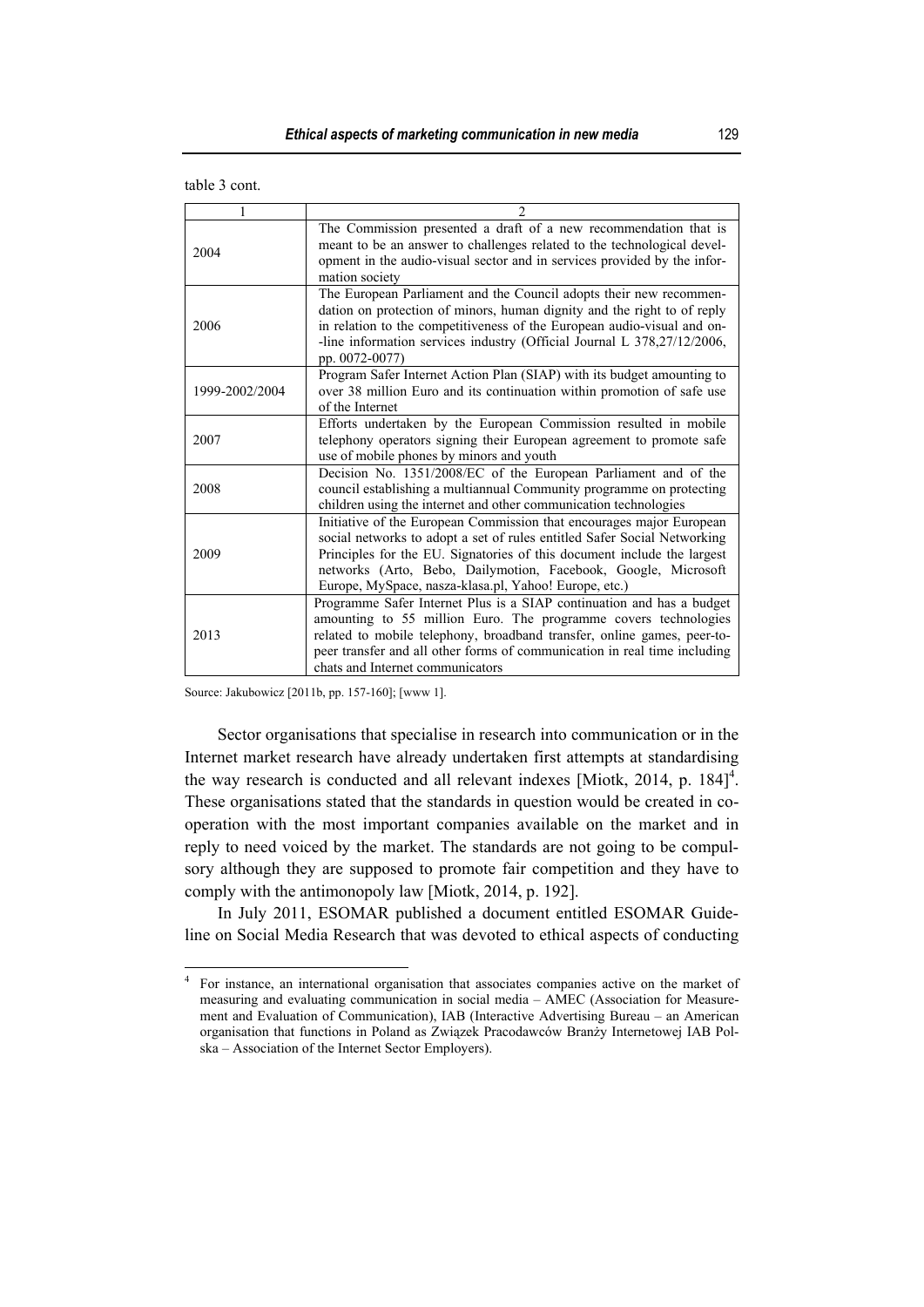research in the context of social media. The document does not present any methodological recommendations and concentrates on the issue of the use of personal data that are widely available in social media services in the research into social media [Miotk, 2014, p. 182].

Therefore, the following conclusion seems to be justified: protection against forbidden or limited advertising in mobile service channels is frequently insufficient [Mokrzysz-Olszyńska & Targański (eds.), 2012, p. 133]. Firstly, mobile marketing is a new and very dynamically developing domain of marketing. Its development pace largely exceeds speed of legislation adjustment efforts. Secondly, this is a specific sector that stems from marketing and new technologies, which contributes to emergence of numerous untypical and niche problems that are difficult to qualify in any framework of regulations that concern issues that seem to be similar [Mokrzysz-Olszyńska and Targański (eds.), 2012, pp. 133-134]. Table 4 presents issues that concern protection against unfair or forbidden advertising in mobile marketing.

Table 4. Protection against unfair or forbidden advertising in mobile marketing

| Pursuant to Article 16 Item 1 Point 5 of the Unfair Competition Act a deed of unfair competi-     |
|---------------------------------------------------------------------------------------------------|
| tion involves any advertising that significantly interfere with privacy, particularly through     |
| abuse of technical means of information transfer                                                  |
| The Code entitled E-Mail Marketing Good Practices that includes detailed recommendations          |
| concerning permitted and ethical forms of spamming along with guidelines on the way con-          |
| sumers should be informed about their possibilities to object reception of such contents at their |
| private e-mail boxes                                                                              |
| The Ethical Code of the direct Marketing Association is a soft law type document that, to some    |
| extent, may be used as some model to be followed by self-regulating initiatives in the context of |

mobile marketing

Source: Mokrzysz-Olszyńska & Targański (eds.) [2012, pp. 131-134].

In the context of marketing communication in new media, it is also worth paying attention to the way new media present a particular organisation of public opinion. This can remarkably influence the organisation's reputation. As a result of presenting particular information about a company in a particular way, company image may be strengthened in the positive or negative context. Company reputation and the way stakeholders think are not influenced by media information only. However, organisations have to be aware that media are able to highlight a particular problem or enhance a positive image [Cornelissen, 2010, pp. 209-210].

#### **Conclusions**

Consumers want companies to have 'human faces'. Since they also wish to live longer and better, they are ready to accept some responsibility for their own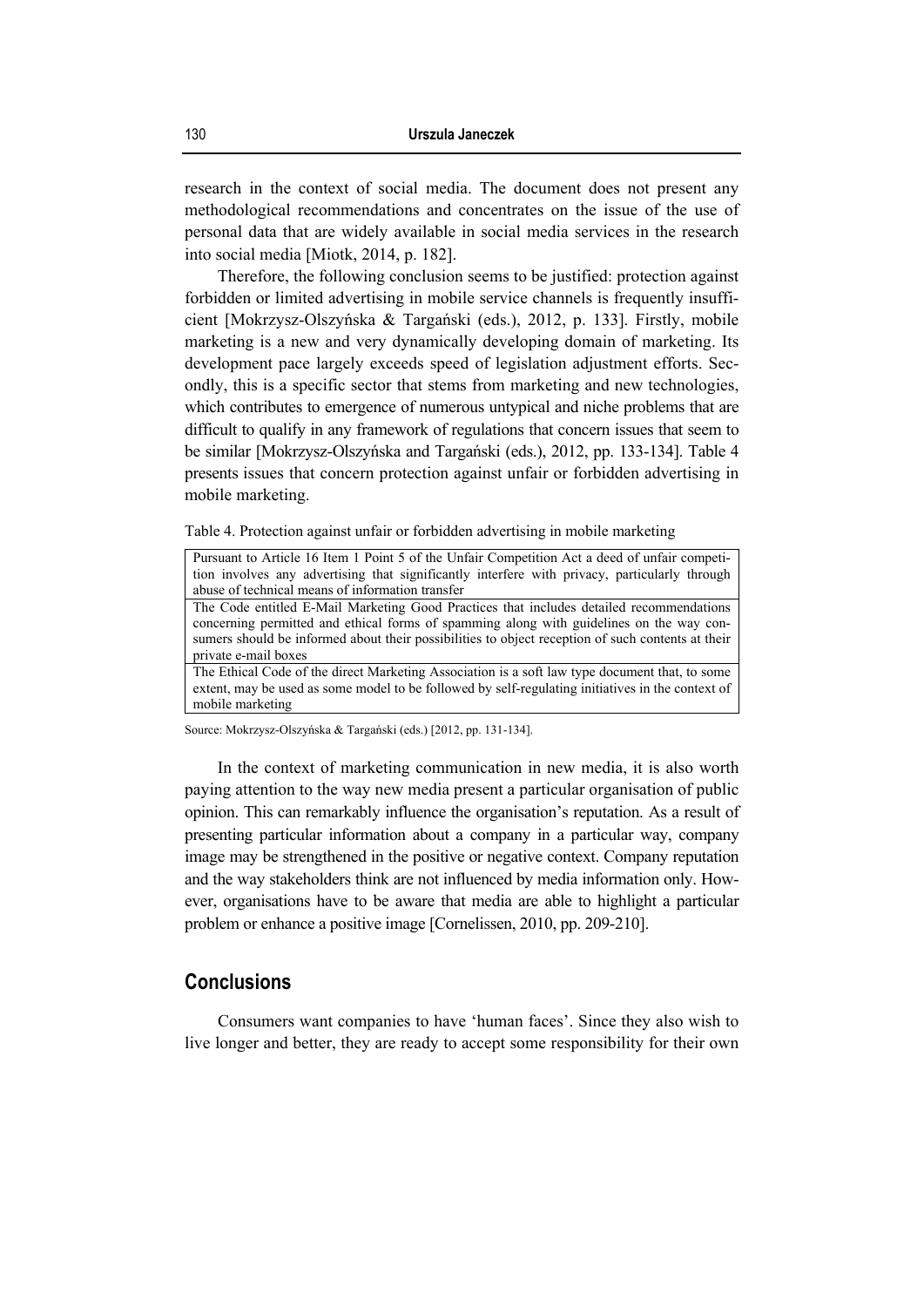health and quality of life. This responsibility is manifested in requiring companies to increase standards of goods and services provided.

Remarkable influence on the change in companies' behaviour in this context is exerted by the media evolution. Coexisting media may be perceived as elements of the complex ecosystem in which particular media interact with one another, they penetrate one another and demonstrate numerous similarities [Szpunar, 2012, p. 25]. Due to the Internet, one of the elements of the ecosystem in question, both consumers and companies have some access to a much larger amount of information. They may easily look for the best offer providers, check their credibility and share this knowledge with other recipients.

New media provide their recipients with great volume of information in organisation, economy or society related contexts. Multiple processing of information about the same issues results in some reinforcement of the information in recipients' brains. This information somehow 'shapes' public opinion that might be positive or negative for the entities involved [Cornelissen, 2010, p. 210]. Baudrillard [after: Bauer, 2009, p. 406] believes that this is some form of participation in a contemporary game with media that gradually leads to media annihilation. Whether this vision of media future is actually possible or not, predominantly depends on individuals who create the media in question.

#### **References**

Bailyn E. (2013), *Przechytrzyć social media*, Helion, Gliwice.

- Bertelsen A., Schneider M., Henderson S., *Loyality in 4D. How brands, consumers and platforms can win at location-based service*, Report. www.a-g.com/4dloyality/ loyality\_in\_4d\_white\_paper, after: J. Lovett (2012), *Sekrety pomiarów w mediach społecznościowych*, Helion, Gliwice.
- Baruk A.I. (2011), *Etyczny konsument marketingu produktów spożywczych. Nabywcy finalni o poziomie etyki oferentów żywności*, Dom Organizatora, Toruń.
- Baudrillard J. (2005), Symulakry i symulacja, przeł. S. Królak, Wydawnictwo SiC!, Warszawa, za: Z. Bauer (2009), *Dziennikarstwo wobec nowych mediów. Historia, teoria, praktyka*, Universitas, Kraków.
- Bauer Z. (2009), *Dziennikarstwo wobec nowych mediów. Historia, teoria, praktyka*, Universitas, Kraków.
- Cornelissen J. (2010), *Komunikacja korporacyjna. Przewodnik po teorii i praktyce*, Oficyna a Wolters Kluwer business, Warszawa.
- Dijk J. van (2010), *Społeczne aspekty nowych mediów. Analiza społeczeństwa sieci*, WN PWN, Warszawa.
- Jakubowicz K. (2011a), *Nowa ekologia mediów. Konwergencja a metamorfoza*. Wydawnictwo Poltext, Warszawa.